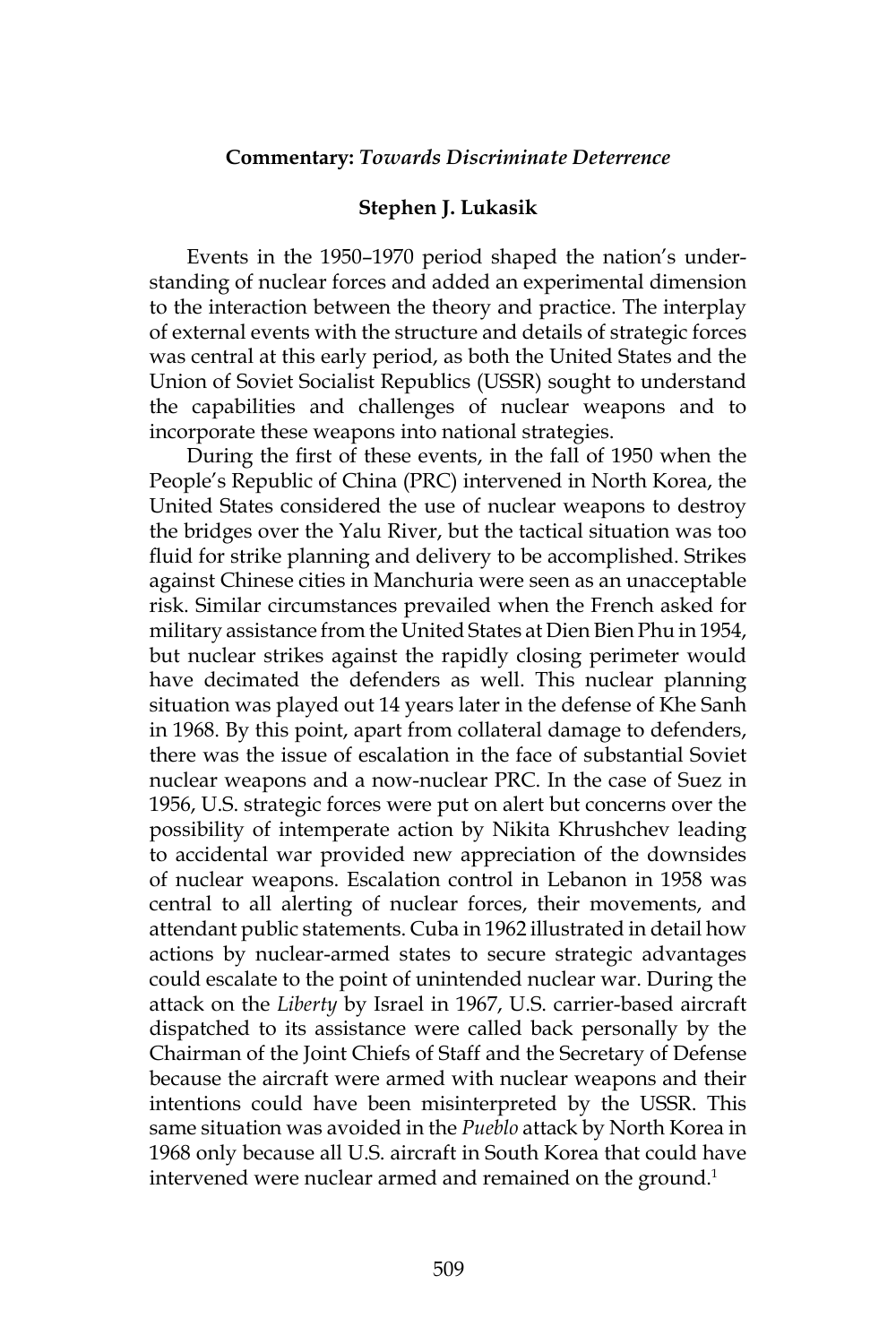While easy to view as a series of theoretical exercises, dependent on cost-benefit analyses, damage optimization, competitive advantage gaming, strategic balance calculations, and other technical factors, strategy is, in practice, experimental in nature and has features in common with biological evolution. The problem of strategy, as Albert Wohlstetter realized, was not optimization of a static system of forces but one of understanding their dynamics over time.

Lacking a calling to pursue technology as a weapon-developer or to employ its firepower as a weapon-wielder, Albert had spent his undergraduate and graduate years steeping in logic and data analysis, and his early professional years grappling with failures of technology to deliver on their promises—experiences which later distinguished him from many of his peers. Arms limitation negotiations that resulted in the Limited Test Ban Treaty in 1963 and the Nonproliferation Treaty in 1968 emphasized that limiting the potential damage from the downsides of nuclear technology was at least as important as realizing its power.<sup>2</sup> Thus limiting collateral damage, both physical and political, seeking stability between nuclear-armed states, and minimizing the risks of accidental war became central features of his strategic thinking.

## *Technology and Strategy*

Albert was intensely interested in new technology. He extrapolated from how the new nuclear technology changed warfare and strategy, to an examination of other areas of technology that could have comparable impacts. It is this extrapolation that characterizes the papers discussed here.

Albert viewed technology as offering what became a favorite word of his, *alternatives*. The process began when he joined RAND and started his extensive work on the basing of bombers and their survivability. In a conversation years later, he noted potential points of failure in the alarm systems that activated bomber crews on strip alert, underlining his detailed concern with critical command and control procedures. During this period, two technological explorations at RAND sharpened his appreciation for the opportunities in command and control they offered. The first was a report in 1946, by a group of 18 in RAND's Missile Division, providing detailed technical studies of earth satellites, which were critical for reconnaissance and global communication.<sup>3</sup> The second came in 1960–64, when Paul Baran and two coworkers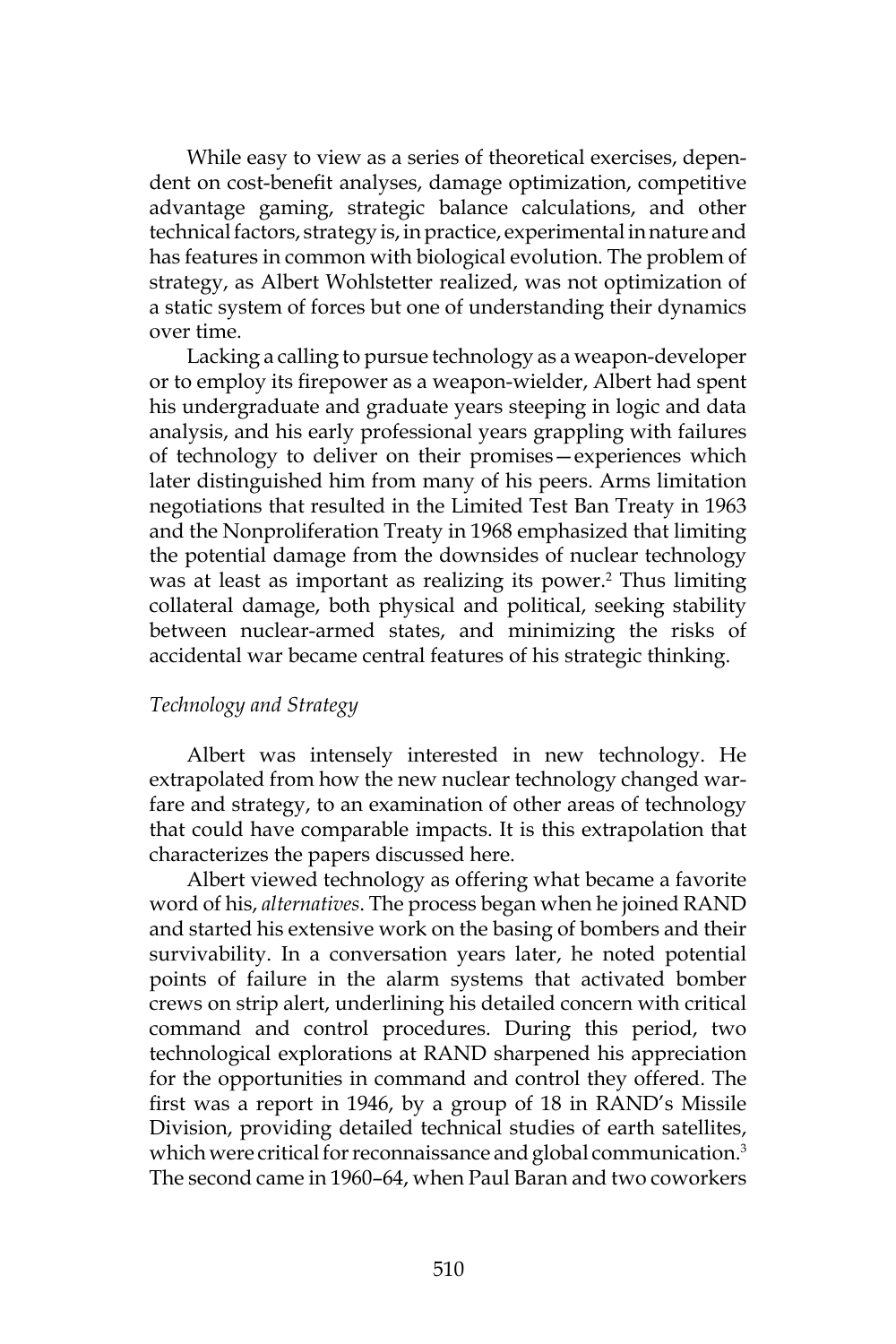proposed a technology for survivable strategic communication based on digital packet technology.4 In discussions, Albert often returned to the significance of this technology for strategic communication. This rationale was, in fact, dominant in the funding of the development and deployment of an experimental prototype network, the ARPANET, which I had a role in later in the decade.

These developments are mentioned briefly in the first of Albert's papers in this section of the edited volume.<sup>5</sup> The paper opens by asking, "In what ways will technical change alter the interests that join or divide various nuclear and non-nuclear countries, and how will it alter the likely outcomes of potential conflicts among them? In particular, how will new techniques transform the interest and ability to project strength to distant places, and so the worth of nuclear and non-nuclear commitments there?" Of particular note is his raising the question of the relative value of nuclear and conventional weapons.

# *Future Conflict*

By the late 1960s, the Vietnam conflict stimulated rethinking on the circumstances in which U.S. forces would be committed to combat in the future. While World War II and Korea were "conventional" except for the Hiroshima-Nagasaki interlude in 1945, Cuba was a purely nuclear confrontation, with little room for conventional force considerations. But Vietnam added a new dimension to "conflict space." Nuclear weapons had been considered twice for use there, but their effects did not comport with tactical circumstances. The jungle environment precluded large ground force actions. There were no front lines on a map to measure progress in achieving war aims. What was needed was to locate fleeting targets undistinguishable from the neutral background, to interdict distributed bicycle-based supply lines, to deal with an enemy who occupied not only the surface but the subsurface as well, and to minimize collateral damage to the noninsurgent population. These issues challenged military thinking and the technical innovators who had served the United States so well in the past.

In an attempt to close such capability gaps, U.S. laboratories worked closely with the Department of Defense (DoD) to accelerate needed developments and move them into the theater.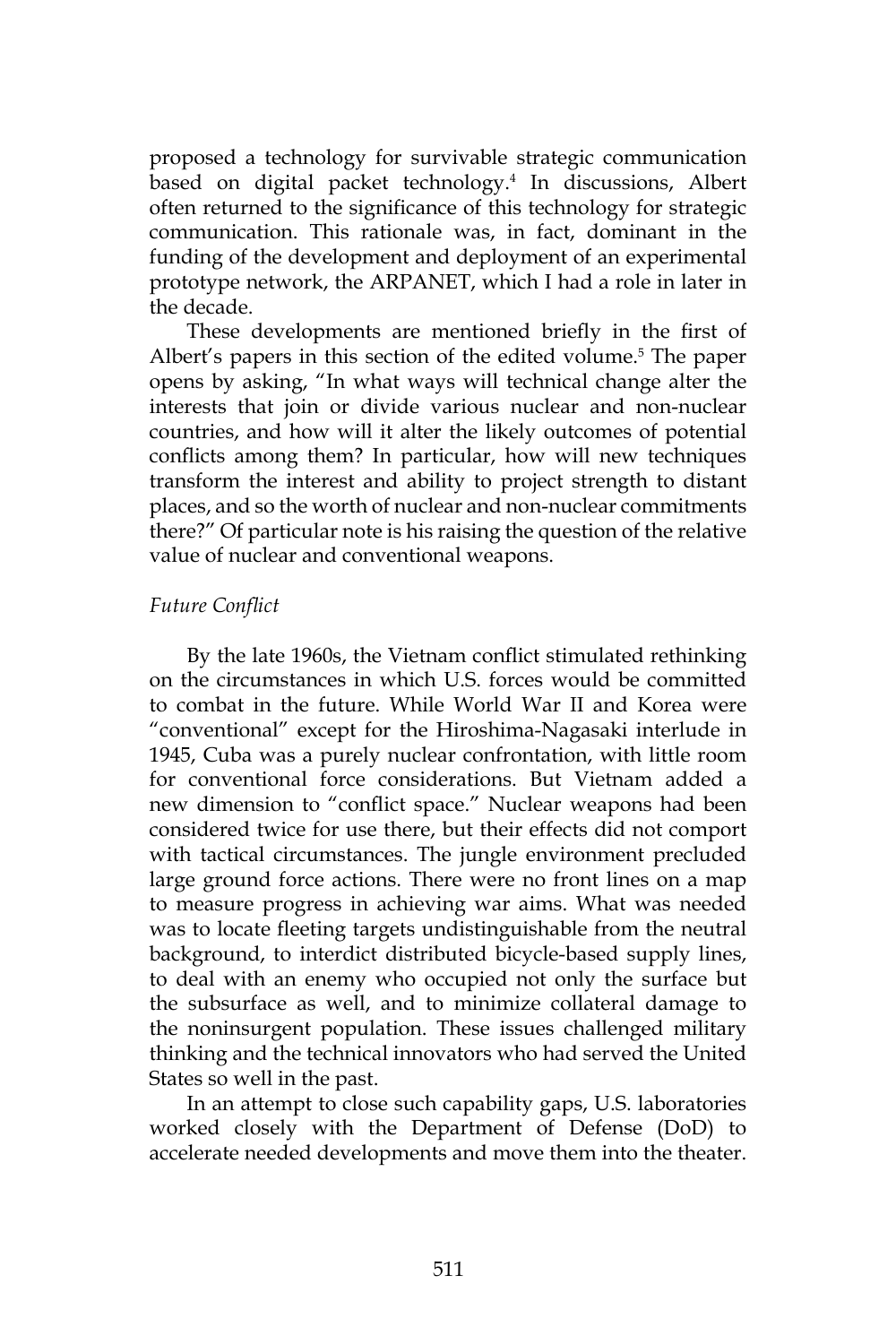The Office of the Secretary of Defense (OSD) established an office for Southeast Asia, and Military Assistance Command-Vietnam (MACV) was provided with a Science Advisor to define new military needs for the technical community, to suggest how technology could assist operations, and to coordinate trials of new equipments when they arrived.

Many avenues were pursued to improve the effectiveness of U.S. forces. Attempts were made to increase the precision of weapons through wire-guidance, radio-control, and laser target designators. All had their successes but none fully provided the capabilities needed. The war against a few rapidly moving targets embedded among many non-targets was too different from prior military actions. Fixed targets such as roads and bridges were easily reparable and the necessary labor and materials were widely available. Targets consisted of relatively low value components distributed at low densities over large areas. Heavy vegetation obscured both air and ground reconnaissance and impeded communication.

On returning from a tour as Science Advisor to General Creighton Abrams, Fred Wikner proposed to the Advanced Research Projects Agency (ARPA) and Defense Nuclear Agency (DNA) a study of R&D needs to address what were seen as major and long-lasting changes in military affairs. The study, eventually named the Long Range Research and Development Planning Program (LRRDPP), took as its starting point that nuclear parity existed between the United States and the USSR, but that deterring a wider range of more limited Soviet challenges must be addressed, particularly at low levels of conflict.<sup>6</sup> In Albert's terms, these were, in contrast to nuclear strikes, *realistic contingencies* to be addressed. Five categories were considered: (1) Soviet participation in wars between other nations; (2) Soviet aggression against nations peripheral to the USSR; (3) Soviet aggression against a single NATO nation; (4) Soviet aggression against NATO as a whole; and (5) selective Soviet threats against specific targets in the U.S. homeland. The second and third categories had been neglected in then-current political-military planning but would become a foundation for establishing future military requirements.

The methodology employed was to examine selected contingencies in great detail, detail sufficient to understand the forces driving the conflict and to develop requirements for technologies and systems that offered the greatest expectation of containing, and thus deterring, the threat. These contingencies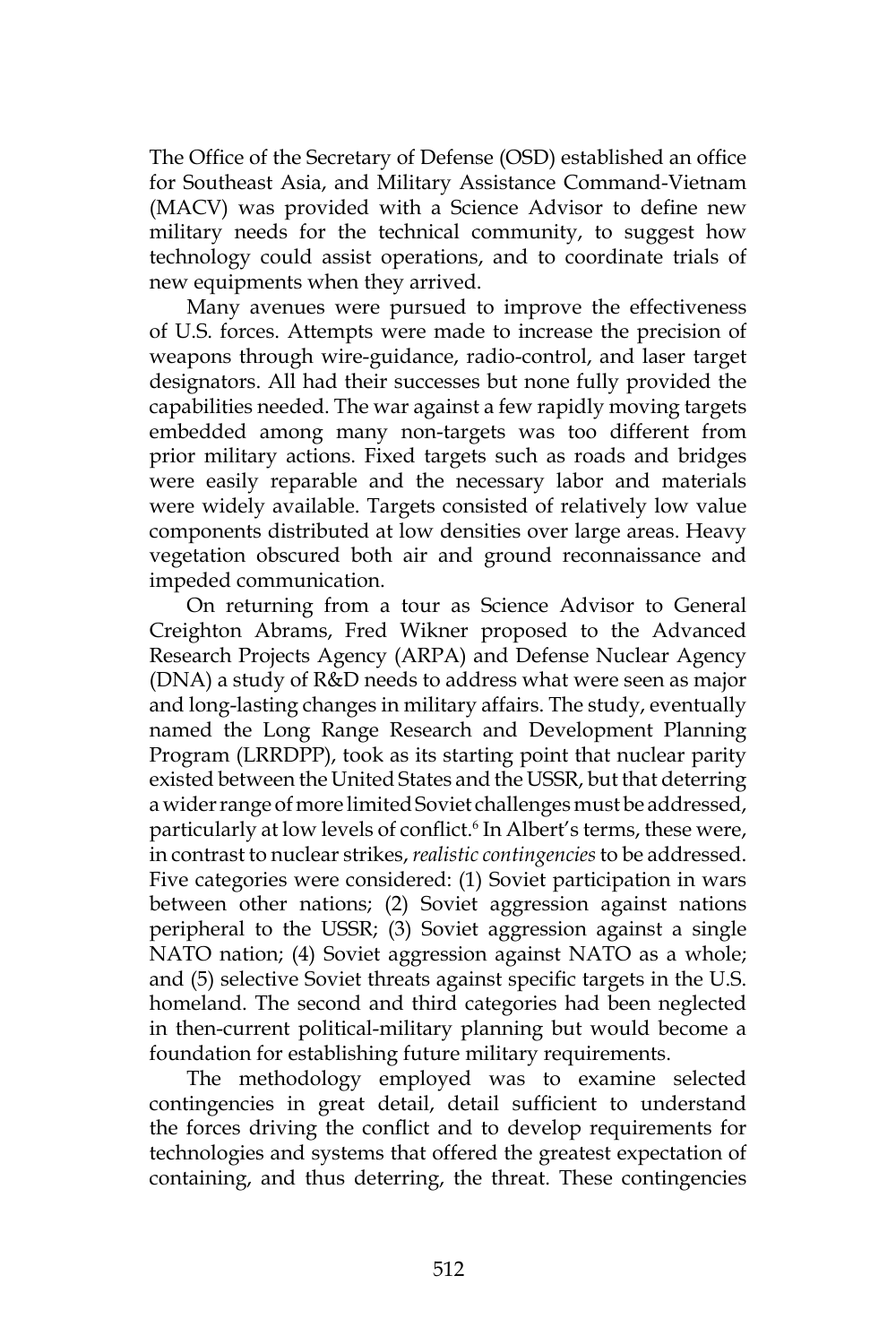were: an attack on Norway arising from a Soviet military exercise; an attack on Iran by Soviet and Iraqi forces; a ground and air attack on Yugoslavia by forces from Hungary, Romania, and Bulgaria; and a Soviet invasion of Japan to seize Hokkaido by air, airborne, and amphibious forces again starting from a military exercise. In all these cases, the Soviet objective was to advance rapidly before defensive forces could be mobilized. Several historical cases were also examined, including the Cuban crisis of 1962 and Linebacker II aerial raids on Hanoi in 1972.

The analyses proceeded by identifying military and industrial target sets intended to inflict the greatest damage with minimal forces in a short but decisive time. In all cases the "dual criteria" of killing targets and leaving nontargets undamaged were applied. Defensive weapons systems were of two types: precision conventional weapons and subkiloton nuclear munitions.

The program was organized into three panels supported by four industrial contractors to contribute expertise and advanced concepts in ground, air, and naval warfare, conventional and nuclear munitions, reconnaissance, command and control, and system integration. Albert chaired the strategic alternatives panel, Don Hicks the advanced technology panel, and Jack Rosengren the munitions panel.7 Senior-level executives from OSD and the Services participated in panel sessions. The team members were selected for their in-depth knowledge as well as their skill in working as a multidisciplinary group, combining history, strategy, technology, military operations, and systems. In addition to Albert's broad skills, his ability to synthesize the essence of a problem and its solution and to communicate it to senior executives and political leaders was invaluable.

For a person of Albert's inclination, it was a superb opportunity to be instructed in the latest emerging technologies by these innovators, recreating his earlier RAND environment; to understand what each technology was, and was not, useful for; and to match offensive and defensive concepts with current needs and, more importantly, with presumed future needs as defined in a context of realistic relationships among nation states ranging from the largest nuclear competitor to the smallest ally or participant. It was a comprehensive military-strategic planning study combining both breadth and depth.

The technological scope of the study matched its strategic reach: precision-delivered ballistic and cruise missile warheads, terminal sensors across the entire electromagnetic spectrum for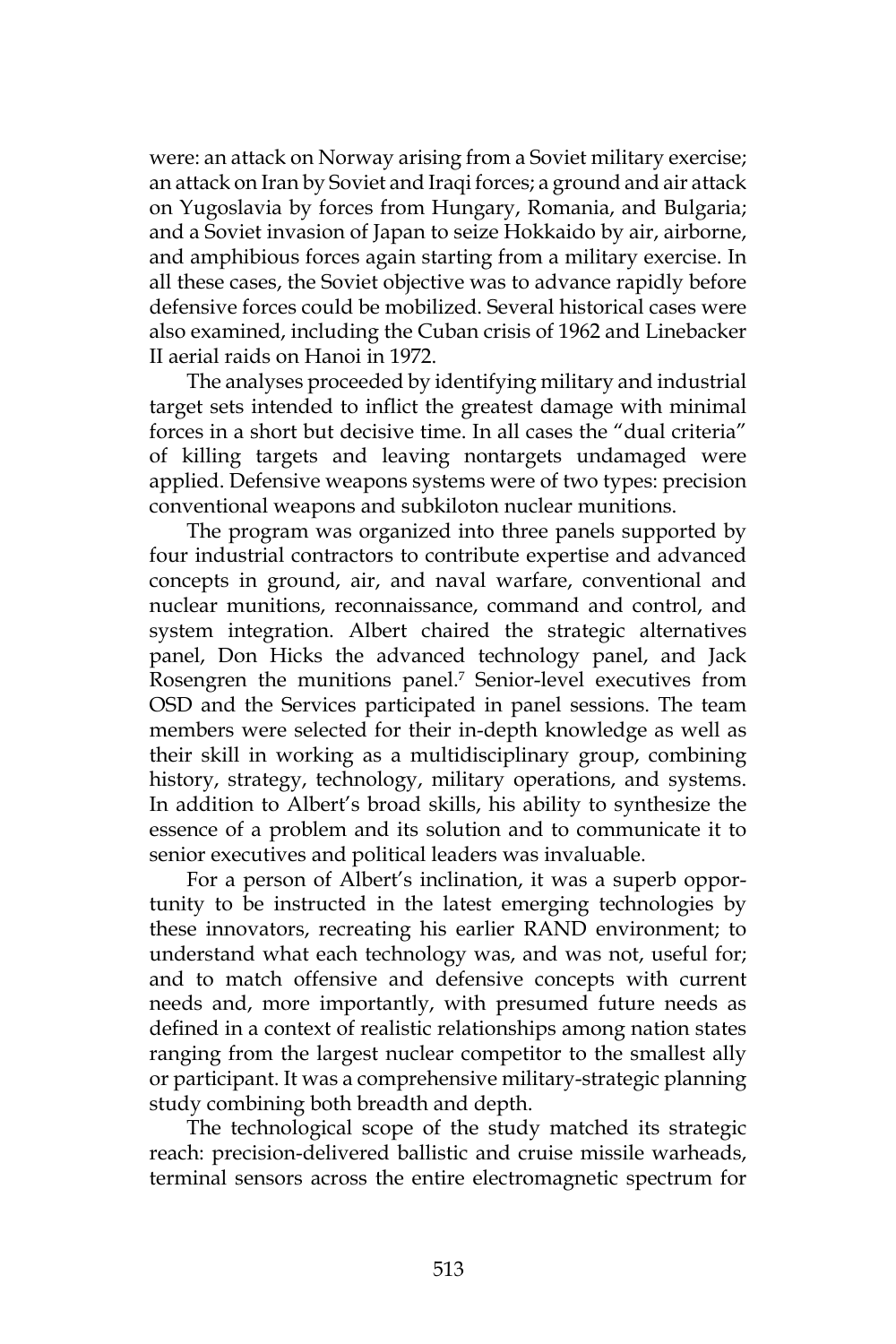night and all-weather capability, low-yield shallow and deepearth penetrators, microelectronics, data links, artillery-delivered warheads, rapid land and naval mining, and high-mobility ground vehicles.8

Albert's role was critical in reorienting thinking in several ways. Technical developers at the time focused entirely on killing targets, not on avoiding killing nontargets. Conflict scenarios were often sketchy, confined to whatever was adequate to justify the intended technical task. Nuclear weapons were seen as effective ways of delivering enormous firepower, with yield making up for poor delivery precision and uncertainties in target location and vulnerability. Development choices were often guided by the issue *du jour* and the evolutionary plans of weapon system suppliers and customers. Consequently new technology of uncertain performance went to the end of the queue in favor of what was familiar, always with the expectation that current deficiencies were fixable and would be fixed. Emerging problems also went to the end of their queue, overshadowed by the Fulda Gap problem and SIOP execution. Albert made it clear that this would simply not do. His quiet voice, distinguished demeanor, and kindly smile as he demolished an ill-conceived argument left many quietly embarrassed. Having gotten this far, Albert did not allow the flock to stray.

Another role of Albert's was shaping external arguments to support the direction the study was taking. The participants were quite prominent in their own right, but years of avoiding bureaucratic minefields had had its conditioning effect. Albert provided the intellectual discipline to see issues posed in terms of unrecognized future needs. More of the same was unacceptable when the same was not working. Albert was the tailor who sought to clothe the emperor.

The technological possibilities and their strategic impact examined in the LRRDPP, though well-founded, might have gone nowhere had they not been elevated for assimilation by higher levels of government. The social network established under the program, and its coverage of so many unexamined issues and opportunities, were factors guiding subsequent decisions to adopt "smart weapon" technology. Their introduction into force structures had a profound impact on the nation's military capability by the late 1980s. Since many of the innovations were based on computing hardware and software, they led to technical competitions with the Soviets where the United States had a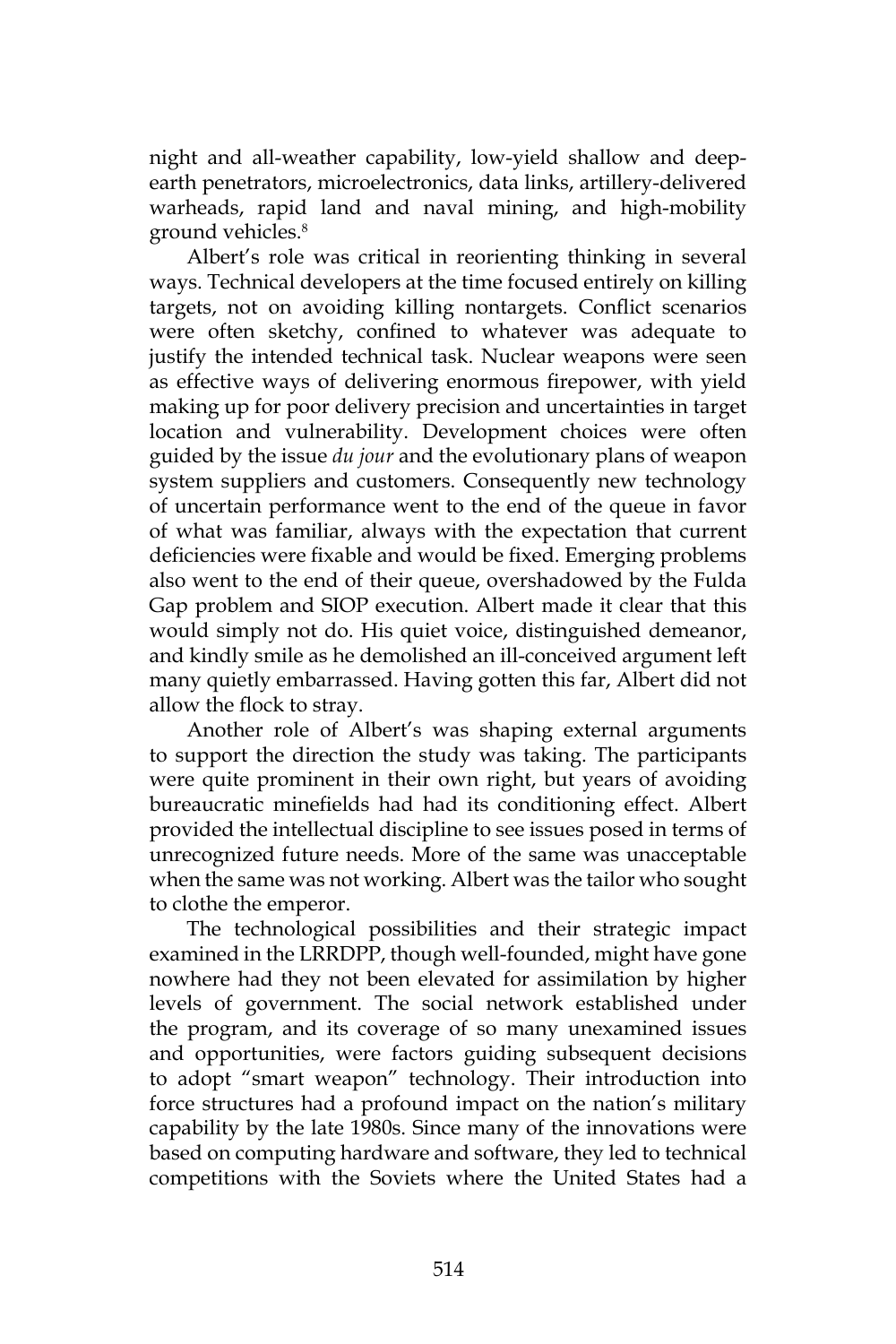comparative advantage, a view compatible with the developing concept of competitive strategies. While the subsequent story is too long to examine here (it is recounted by Andrew May and Bartlett Bulkley), the systems eventually developed first demonstrated their effectiveness in Kuwait in 1991.

# *Backing Away from Massive Retaliation*

What is important in the present context is the technical ground the LRRDPP put under Albert's own thinking on the questionable utility of nuclear weapons. Albert asked, "Must we aim to kill noncombatants?" and "can we justify aiming our nuclear weapons at civilians simply because they're easy to reach and cheap to kill?"9 He noted that "even if MAD were a persuasive deterrent to a thoroughly rational decision-maker, such rationality is hardly universal." Albert also quotes from the *Pacem in Terris* Encyclical: "The [MAD] conflagration may be set off by some uncontrollable and unexpected chance" and result in "an unprecedented mass slaughter of unoffending civilians." He concluded by pointing out that "in the long run, mutual threats to kill innocent populations seem an especially poor way of building a community of interests between the Soviet Union and the United States."

Such arguments slowly impacted U.S. strategic targeting doctrine. An early attempt was to offer the President a large number of strategic nuclear response options to a nuclear exchange. They sought to use reduced numbers of weapons to "signal" in an attempt to control and constrain a nuclear exchange. Of course, the scaled-down options remained huge in absolute terms, reflecting, say, a reduction from 1,000 to 500 thermonuclear warheads. The scaled-down options were apparently based on the logic that a smaller fraction of a poor idea might eventually become a good idea.

In the 1980s, a new issue arose to which Albert responded, in part for its own importance but also as an opportunity to continue his assault on massive retaliation. This was the proposal for a new technological approach to strategic defense, the strongly ridiculed and ultimately rejected Star Wars concept.<sup>10</sup> Albert used his effective technique of pointing out the inconsistent, paradoxical, or absurd consequences of the positions taken on both sides of the argument, in this case a pastoral letter on war and peace by American Catholic bishops. This approach has the effect of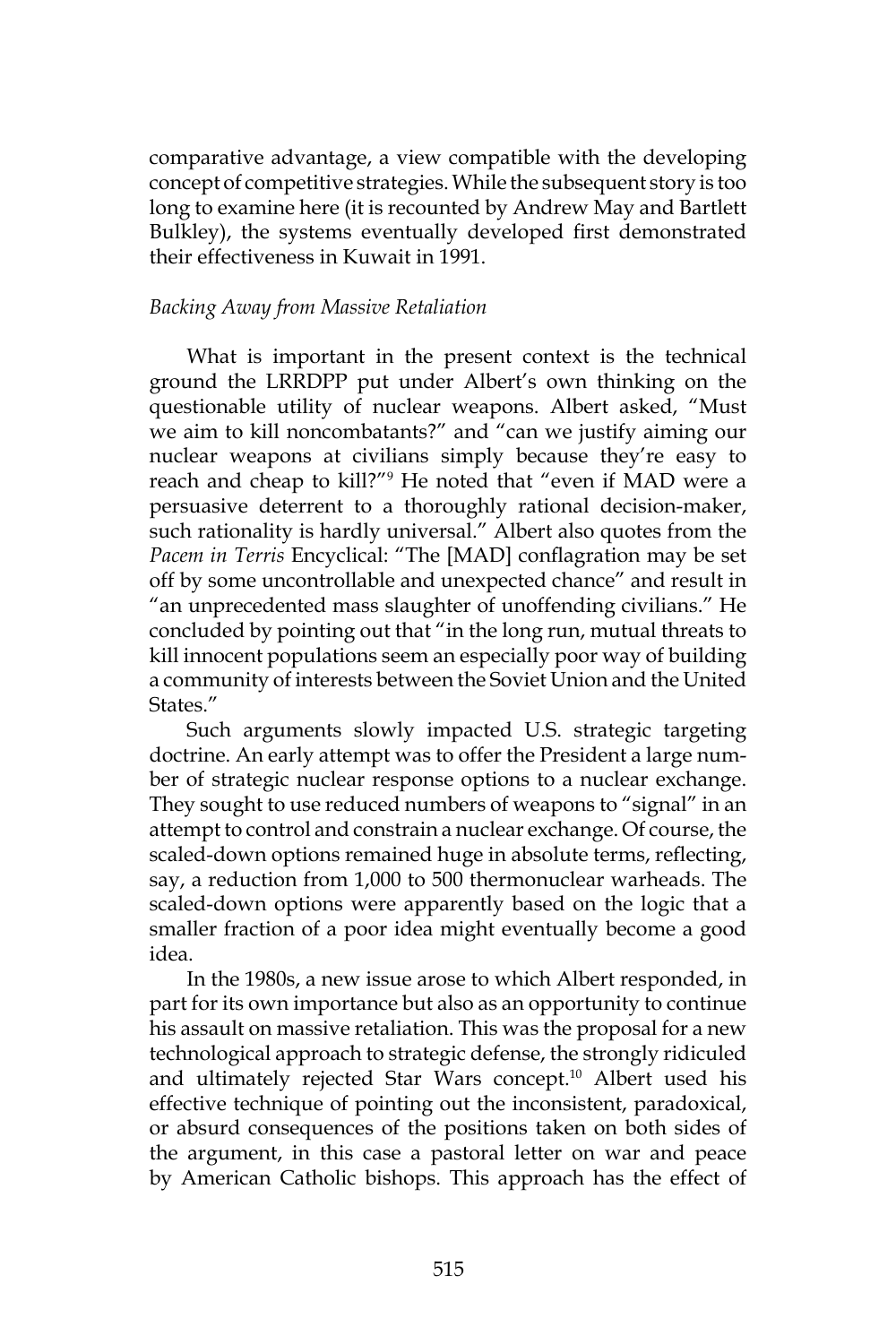clearing conceptual underbrush and defining the playing field. In public policy debates, where there are always strong views on both sides, it is not uncommon for all sides to start with their own preferred solution, often arrived at on political, ideological, theological, or even visceral grounds, and then to work backward from it to establish a supporting case. It is a process that often leads to logical difficulties highly vulnerable to Albert's "controlled burn" approach to strategic forestry.

Reacting to a writer on strategy, Albert notes that espousing massive retaliation while opposing the protection of one's people amounts to saying, "Offense is defense, defense is offense. Killing people is good, killing weapons is bad." Further, at the time he wrote those words there were at least six nations possessing nuclear weapons, and that "hardly anyone seriously expects that each and everyone . . . that have made nuclear explosives will destroy all their nuclear arms irretrievably and verifiably in a future near enough to govern our present actions." Thus alternative strategies were clearly in order. His prescription was to "rely less on threats of nuclear destruction and much more on improving conventional defenses; discourage the spread of nuclear weapons; and continue making nuclear weapons less vulnerable to attack, safer from 'accidental' detonation, and more secure against seizure and unauthorized or mistaken use."

### *Conventional Weapon Ascendancy*

The prescription set forth above segued directly to new and unexploited technological opportunities. Since collateral damage increases with inaccuracy, not only will "[i]mproved accuracies make feasible greater discrimination as well as effectiveness in the use of nuclear weapons," but "they also make possible more extensive replacement of nuclear with conventional weapons," and thus greatly reduce unnecessary killing of bystanders. Albert argued that, against a small fixed target, an improvement in accuracy by a factor of 10 provided the same effectiveness as an increase in yield by a factor of 1,000. Put another way, exploiting the new technologies of precision allows drastic reduction in nuclear yields, and even brings needed capabilities into the range of conventional explosives. As John Foster once observed to me in a discussion of silo hardness, "10 kilotons on the roof does it every time." While not arguing for the complete replacement of nuclear with conventional weapons, Albert maintained that the effect will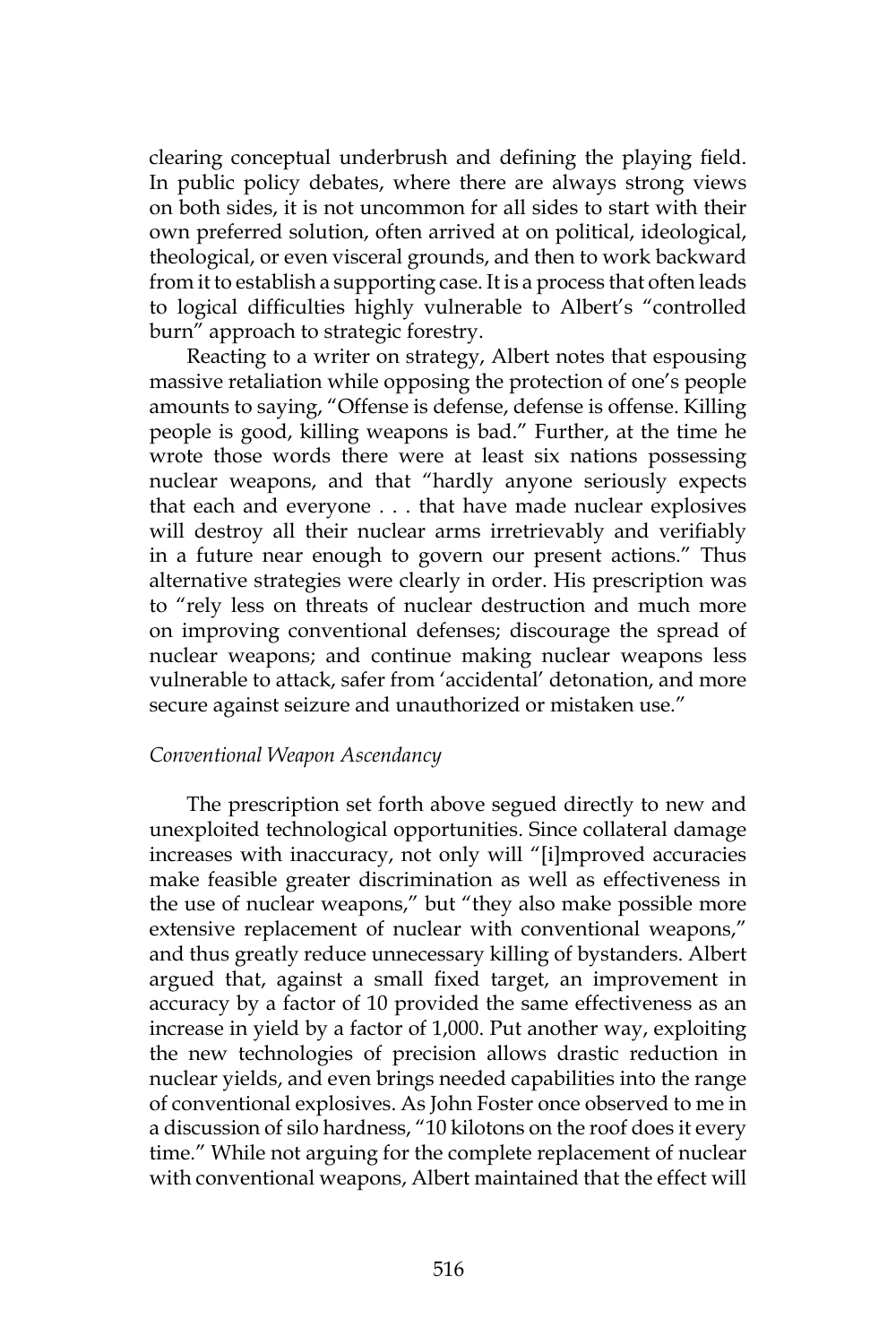be to make it "more feasible to avoid crossing the divide between conventional and nuclear weapons. They give us choices."

The next paper in this section, Albert's final aria in the MAD opera, is an excerpt from *Discriminate Deterrence*, the report of the Commission on Integrated Long Term Strategy (CILTS).11 CILTS, which Albert co-chaired with outgoing Undersecretary of Defense for Policy, Fred C. Iklé, started its deliberations in 1986 and published its report in early 1988. The opening paragraphs of the excerpt echo many of Albert's concerns, the first mentioned being technology, followed by basing, conventional arms in concert with nuclear arms, Third World conflicts, and low-intensity highprobability conflicts. It speaks to lesser powers acquiring advanced weaponry. A "wider range of contingencies," "discriminating non-nuclear force," "conventional and nuclear posture . . . based on a mix of offensive and defensive systems," "survivable communications and control of forces," and "discriminate nuclear attacks," are all pure Wohlstetter. It asks, "Can NATO rely on threats of escalation that would ensure its own destruction (along with that of the Soviet Union) if implemented?" The report broaches the possibility of economic collapse of the Soviet Union, increasing proliferation of nuclear weapons, and insurgencies and organized terrorism. It makes the case that gains in accuracy strongly support the case for discrimination.

But it argues for a Third World strategy where a combat role for U.S. armed forces is to be viewed as an "exceptional event." Its encouragement of support for anti-communist insurgencies, reflecting then current support in Afghanistan, misses the point of what happens when such friends, having vanquished one superpower, then turn on the other. The report worried greatly about a growing Soviet role in the Third World, and it speaks warmly of using Saudi bases. It points out the large disparity between U.S. and Soviet procurement of major weapon systems, the Soviet's increasing research, development, and testing expenditures, their greater pace of satellite launches, and their greater military capital stocks, compared to those of the United States.

As is typical of "commission reports," it is a compromise between sometimes opposing views, such as those of the Wohlstetter canon and those of the Soviet-oriented defense establishment. This is not to be critical. Even if the CIA had opened its files to CILTS, it would not have helped. The CIA also missed the impending dissolution of the USSR, which happened 2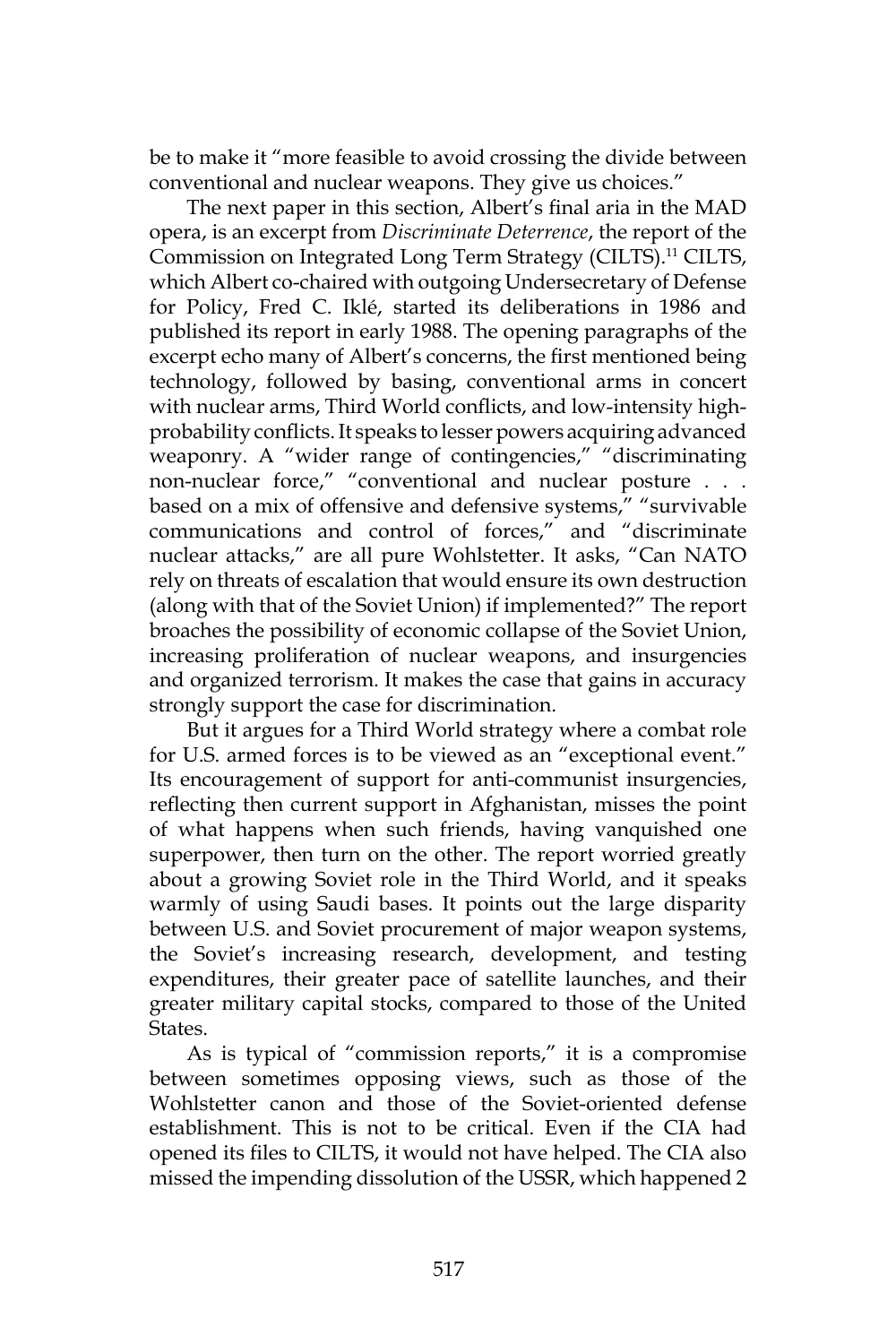years later. On the other hand, its plea for an integrated strategy is probably more relevant and important now than when the report was written. The Soviet Union did impose a degree of political and intellectual coherency on U.S. national strategy. As many security analysts have bemoaned, at least then we knew who the enemy was. The current uncertainty of who and where the enemy is has replaced the Cold War's simpler focus on what and when to strike. The Commission's prescriptions are still sensible.

In the final paper of this section, Albert returns, 24 years later, to the subject of his 1968 RAND publication dealing with technology.12 In the interim a great deal of invention had occurred, particularly with respect to conventional weapons, some traceable to the LRRDPP in the early 1970s. A revolution had occurred in the acquisition, storage, analysis, and distribution of information, and these changes further shifted the balance from nuclear to conventional weapons. Large nuclear weapons, seen as far too large to be useful in realistic contingencies, now compete with far more acceptable precision conventional weapons, augmented by such technologies as stealth and networked battlefield surveillance. The consummate nuclear strategist says, "The technical changes [of the Information Revolution] are larger, and their effects more ramified, more closely interconnected, and much more important than the changes worked by fission and fusion." Albert recognized that rapidly increasing accuracy enabled by technology was far more important than the relatively slow growth in yield.

The paper is an indicator of where Albert would have gone in developing a strategy for precision weapons, networked military operations, and ubiquitous surveillance, all comparable to his earlier work in the 1950s on nuclear weapons. His difficulties with nuclear weapons that are so large and powerful as to cause as much damage to their user as to the targets have been noted earlier. From the standpoint of the 15 years that have elapsed since this presentation, the Information Revolution has gone far beyond that which provided the basis for Albert's assessment of the disutility of nuclear weapons. But he clearly appreciated that what he was seeing in the evolution of conventional weapons was only a start, and that many more evolutionary orders of magnitude, some of which have now been realized, lie in store.

Albert speaks positively of the implications of the wide dissemination of information, not only on the battlefield but also in the world of social and political discourse and economic development. He notes that decentralization results in competition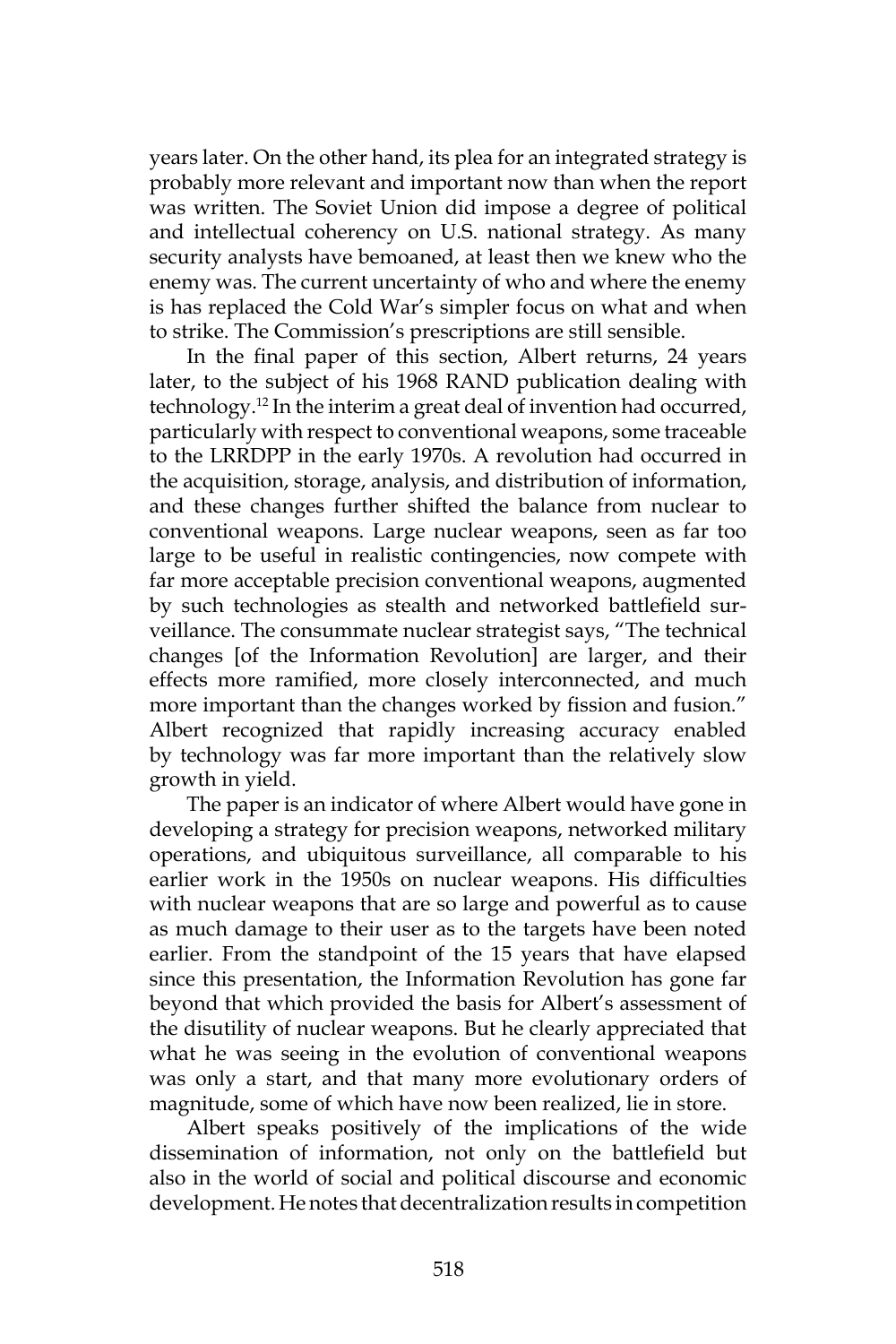and establishes a basis for the spread of democratic processes that can replace the more arbitrary and less stable decisions of dictators.

# *Unexplored Downsides*

In writing about the impacts of rapidly changing technology, Albert had the benefit of demonstrated capabilities, such as the development of the Internet, use of precision weapons in Operation DESERT STORM, and the collapse of the closed USSR in the face of vibrant open economies. But in part because he died a few years later, he did not have an opportunity to learn the downsides of the Information Revolution he was so enamored of.

He appears unaware of some of the other results of computer and communication-based networking. Computers and networks can be penetrated by adversaries as easily as armor-piercing ordnance can penetrate a tank. Malicious software can be introduced into systems to subvert their intent, and their content can be stolen or changed. Communication and sensing satellites can be jammed, their uplinks captured, and they can be destroyed in orbit. Networks can be saturated by computer-generated traffic, and the practical and technical overhead of encryption and access controls limit their wide adoption in real-time situations. Software is a beautiful logical construct, but the systems based on it are of such complexity that they defeat the full understanding and control by their designers and operators. And in networking all aspects of modern societies we create attractive new targets capable of system-wide failures.

Albert's final assessment—that "man is the species that can use information, reasoning, and insight to improve the odds [of avoiding an apocalyptic end]"—may be optimistic. In transforming nuclear confrontation to the domain of information, we are returned to the stage of nuclear strategy at the beginning of the Cold War. Albert was fortunate to be able to read the end of the "book" he started 40 years earlier, though what might have been the final chapter has not yet been written. Albert wanted to extend the concept of deterrence to the realm of conventional warfare. The Defense Nuclear Agency's New Alternatives Panel was one way to keep the idea alive, and some were considering a CIOP, a Conventional Integrated Operational Plan based on a one-to-one relation between a smart warhead and a pre-identified target.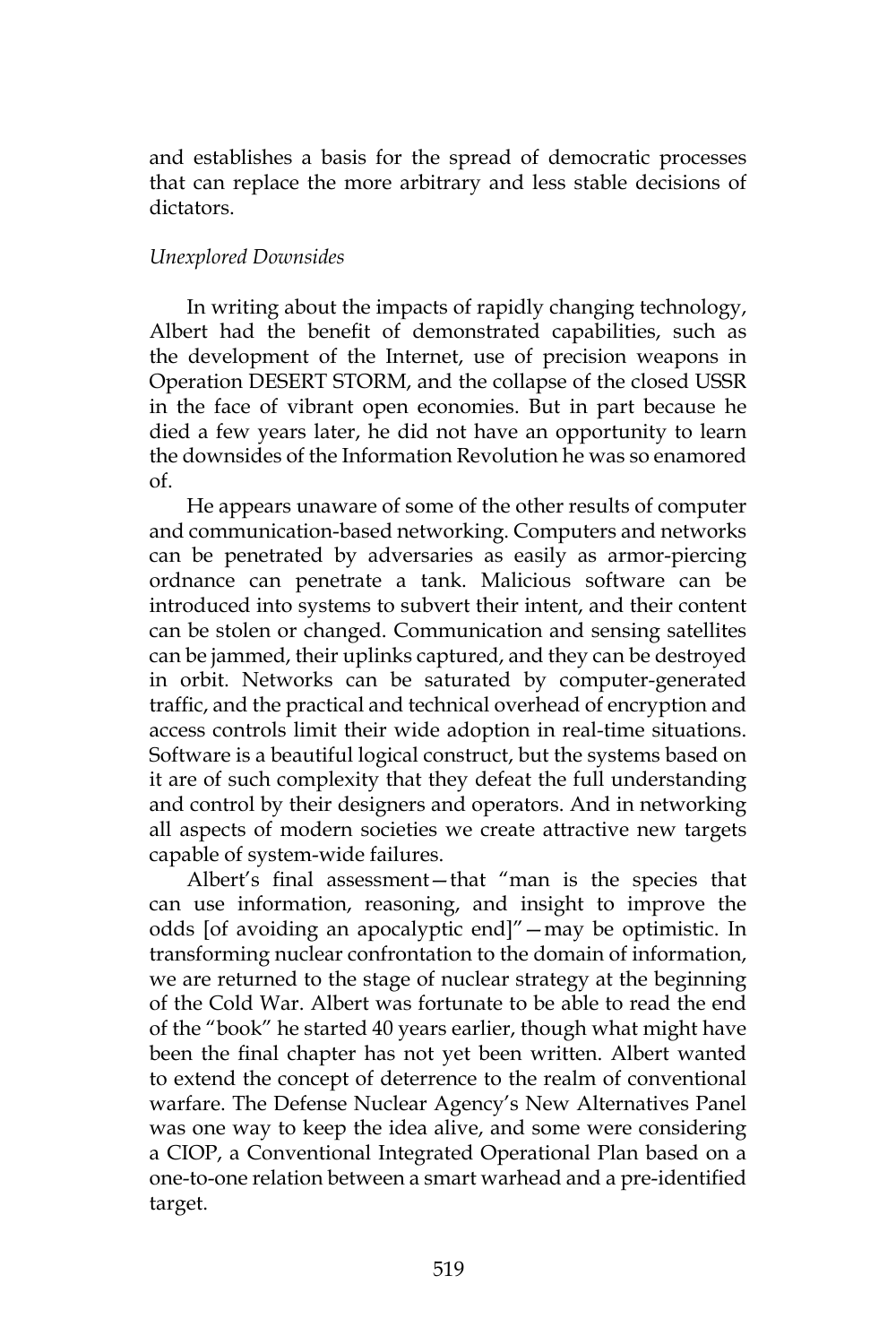#### *The Spread of Nuclear Disorder*

While nuclear strategy emerged as Albert joined RAND, it is far from its end as a domain of central importance to the security of all nations. In 1950 the "nuclear problem" was one of managing U.S. strategic nuclear forces. Today the corresponding nuclear problem is that of "managing" a set of global nuclear powers, real and "virtual," the latter reflecting the circumstance that nuclear weapons and national nuclear forces not yet in being are as worrisome as those that are.

The focus of nuclear concerns changed in Albert's closing years. The collapse of the Soviet Union took the edge off the U.S.–USSR nuclear confrontation. Although strategic force levels did not change immediately, the shift to cooperation, even in such sensitive matters as the safeguarding of Russian nuclear materials, made much of past postures less relevant. Precision conventional weapons were used on numerous occasions in largely non-nuclear circumstances. Operation JUST CAUSE in Panama in 1990, Operation DESERT STORM in 1991, and various "peace operations" in Iraq, Somalia, Macedonia, Haiti, Bosnia, and Kosovo provided numerous opportunities to hone doctrine in the areas of precision weapons, net-centric operations, and coalition warfare.

During this period where explicit nuclear confrontations diminished, the global nuclear weapon landscape was "enriched" by the emergence of new nuclear nations. While South Africa dismantled its nuclear force in 1991, Iraq's nuclear program was an active concern until 2003. India had exploded a "peaceful" nuclear weapon in 1974 and both India and Pakistan announced their full nuclear status with back-to-back nuclear test series in 1998. Libya's nuclear ambitions were known, and it did not terminate its program until 2003. North Korea was actively pursuing nuclear weapons, with negotiations during this period to limit its development activities ultimately unsuccessful when it detonated a nuclear weapon in 2006. Iran, as early as the period of the Shah, was on a path to nuclear power and, according to public statements, intimated that nuclear weapons were a possible future goal.

As the domain of nuclear strategy has shifted from the management of credible deterrent forces in a two-sided balance, the lessons painfully learned and the doctrines and strategies put into place no longer suffice. Nuclear weapons have entered a "commodity" period. Pakistan disseminated its weapon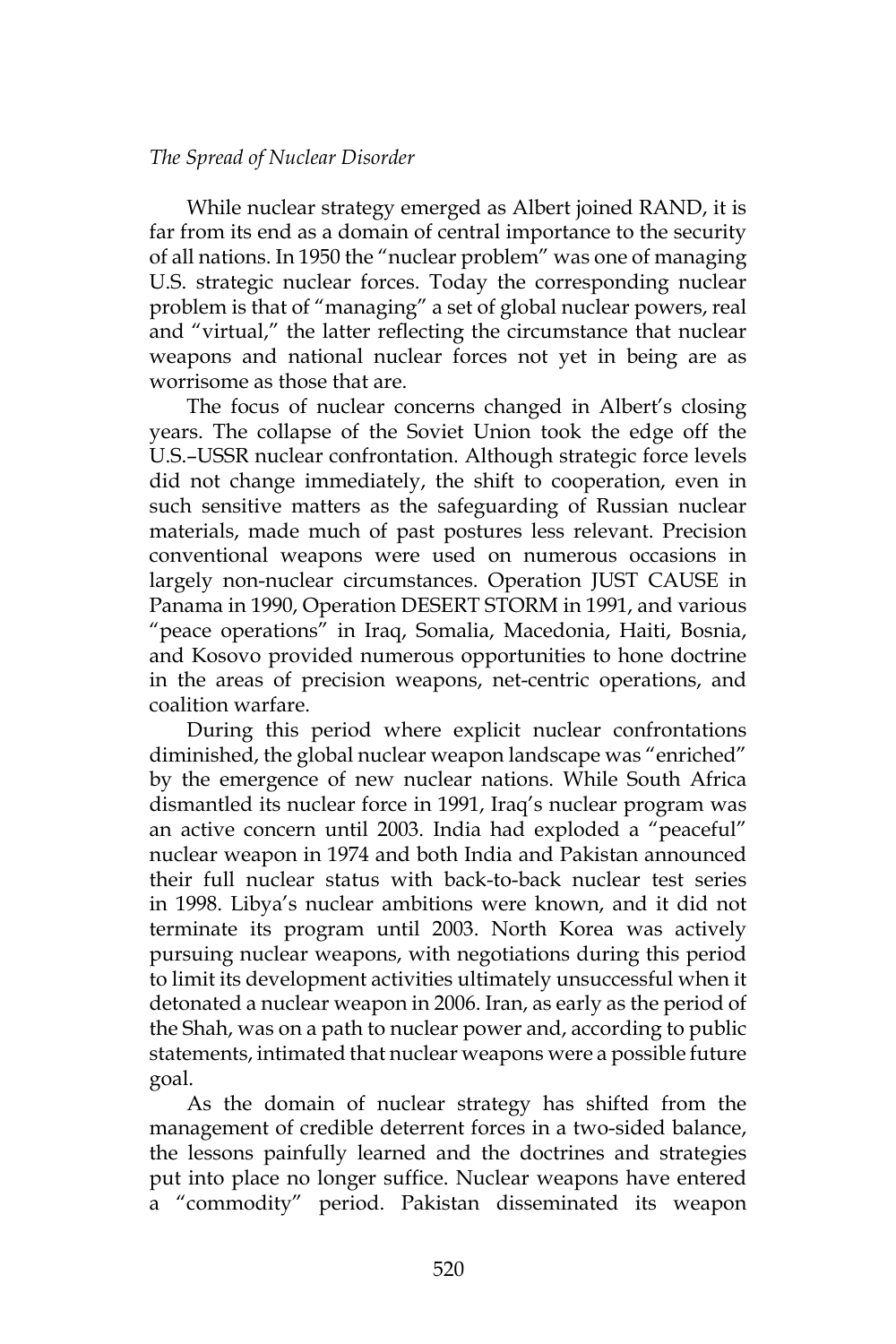technology as well as Chinese weapon designs. North Korea, Iran, and Syria are engaged in mutually-supporting programs in nuclear and missile technology. Industrial nations, despite the strictures of the *Treaty on the Nonproliferation of Nuclear Weapons*  (NPT), provide technologies to would-be proliferators, some dualuse, some the result of inadequate technology export controls, and some simply illegal transactions. Non-nuclear signatories to the NPT engage in clandestine weapon development despite the efforts of the International Atomic Energy Agency (IAEA). Compliant signatories must reevaluate their options in the light of each new nuclear nation.13

One now parses the "nuclear problem" quite differently than was the case in 1950 and in the following 40 years. There are four aspects to the transformed problem. First is to reduce the complexity of the scene by discouraging non-nuclear nations from acquiring nuclear weapons, a matter addressed by the NPT, though not entirely successfully in view of the observed rate of one new country every nine years. The second is encouraging responsible stewardship of their nuclear forces by nuclear nations, an issue on which the NPT is silent. The third is devising a path for the complete elimination of nuclear arsenals by nations possessing them. While this is a stated goal of the NPT, it is *terra incognita* in a policy sense.14 The fourth is preparing a global response in the event that a nuclear weapon is detonated, whether by accident, by unauthorized use, in an accidental nuclear war, or by explicit intent.

Were Albert alive, he would delight in dissecting these issues and nudging us in sensible directions.

Coda: Were Albert to read my introduction, I think he would be pleased. But here is how his reaction to me would be.

 He would make some mildly positive statement that would amount to giving me an "A" for effort, or maybe just a "B+" overall. Then he would point out the most egregious error in my logic. There would be more errors in his mind, but he would be too polite to enumerate them, and after all, he would be privately pleased at the progress of a promising student.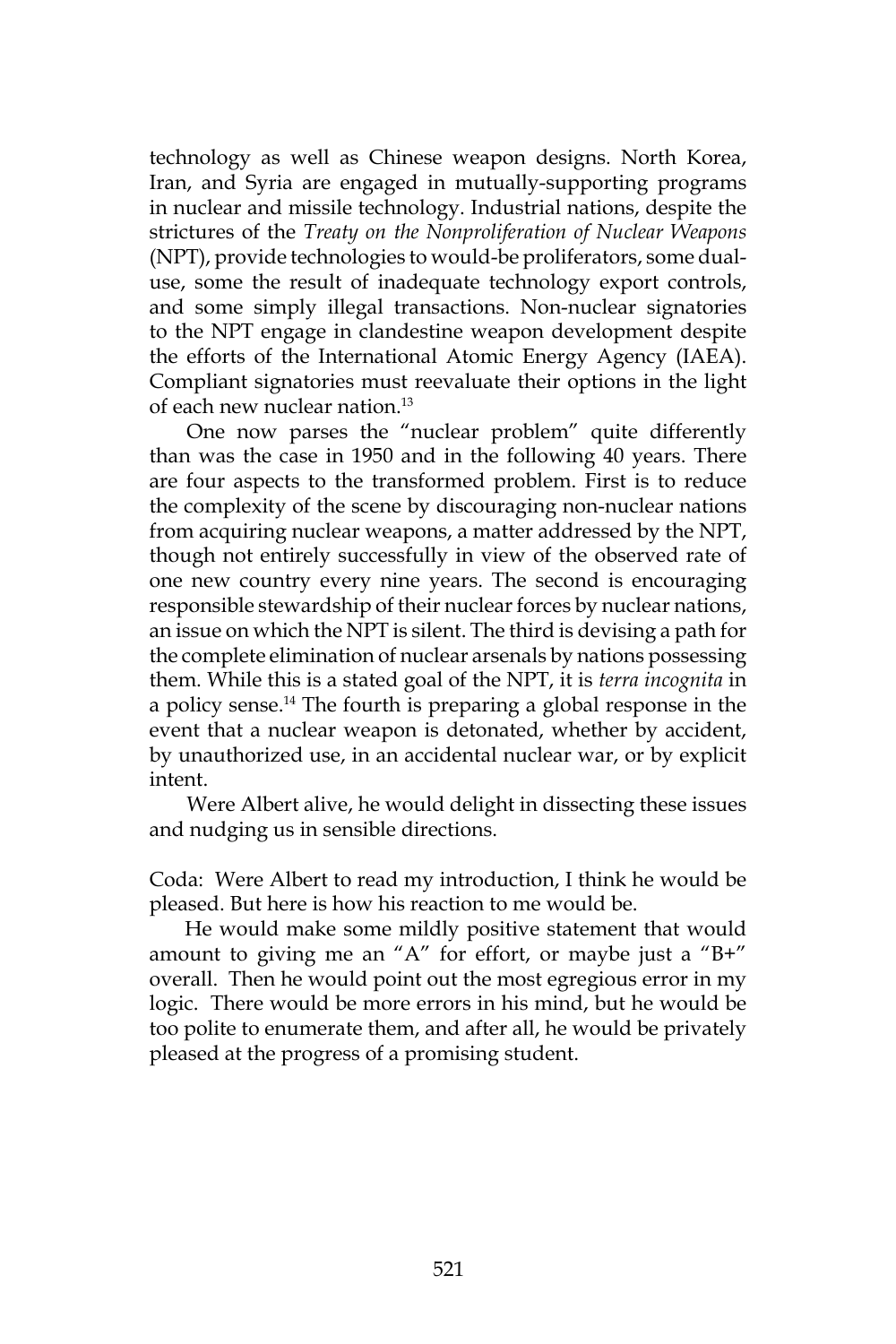#### **ENDNOTES - Lukasik**

1. William C. Yengst, Stephen J. Lukasik, and Mark A. Jensen, "Nuclear Weapons That Went to War," SAIC report prepared for the Defense Special Weapons Agency, DSWA-TR-97-25, October 1996.

2. There were a number of arms control agreements reached in this period that reflected widespread concern over the growing threats created by weapons of mass destruction. These included the Antarctic Treaty in 1959, the Moon, Space, and Other Celestial Bodies Treaty in 1967, the Latin America Nuclear Free Zone Treaty in 1967, the Seabed Treaty in 1971, SALT I in 1972, the Biological Warfare Treaty in 1972, the ABM Treaty in 1972, and the Threshold Test Ban Treaty in 1974.

3. *Preliminary Design of an Experimental World-Circling Spaceship*, SM-11827, Santa Monica, CA: Douglas Aircraft Company's Project RAND, May 2, 1946, available from *www.rand.org/pubs/special\_ memoranda/SM11827/*.

4. For more on Paul Baran's work on survivable strategic communications, see *www.rand.org/about/history/baran.html*.

5. Albert Wohlstetter, *Strength, Interest and New Technologies*, opening address before *The Implications of Military Technology in the 1970s*, the Institute for Strategic Studies' ninth annual conference, Elsinore, Denmark, September 28 to October 1, 1967, D(L)-16624- PR, Santa Monica, CA: RAND Corporation, January 24, 1968, available from *www.rand.org/about/history/wohlstetter/DL16624/ DL16624.html.* The address was also published as Wohlstetter, *Strength, Interest and New Technologies*, in *The Implications of Military Technology in the 1970s*, Adelphi Papers No. 46, London, UK: Institute for Strategic Studies, March 1968.

6. The program's name was, in part, chosen to result in the unpronounceable acronym, one so long as to be dull and forgettable, in contrast to most government program acronyms that are chosen to be bold, inspiring, and self-defining, and to encourage funding. In this case the intent was to minimize attention until results were in hand.